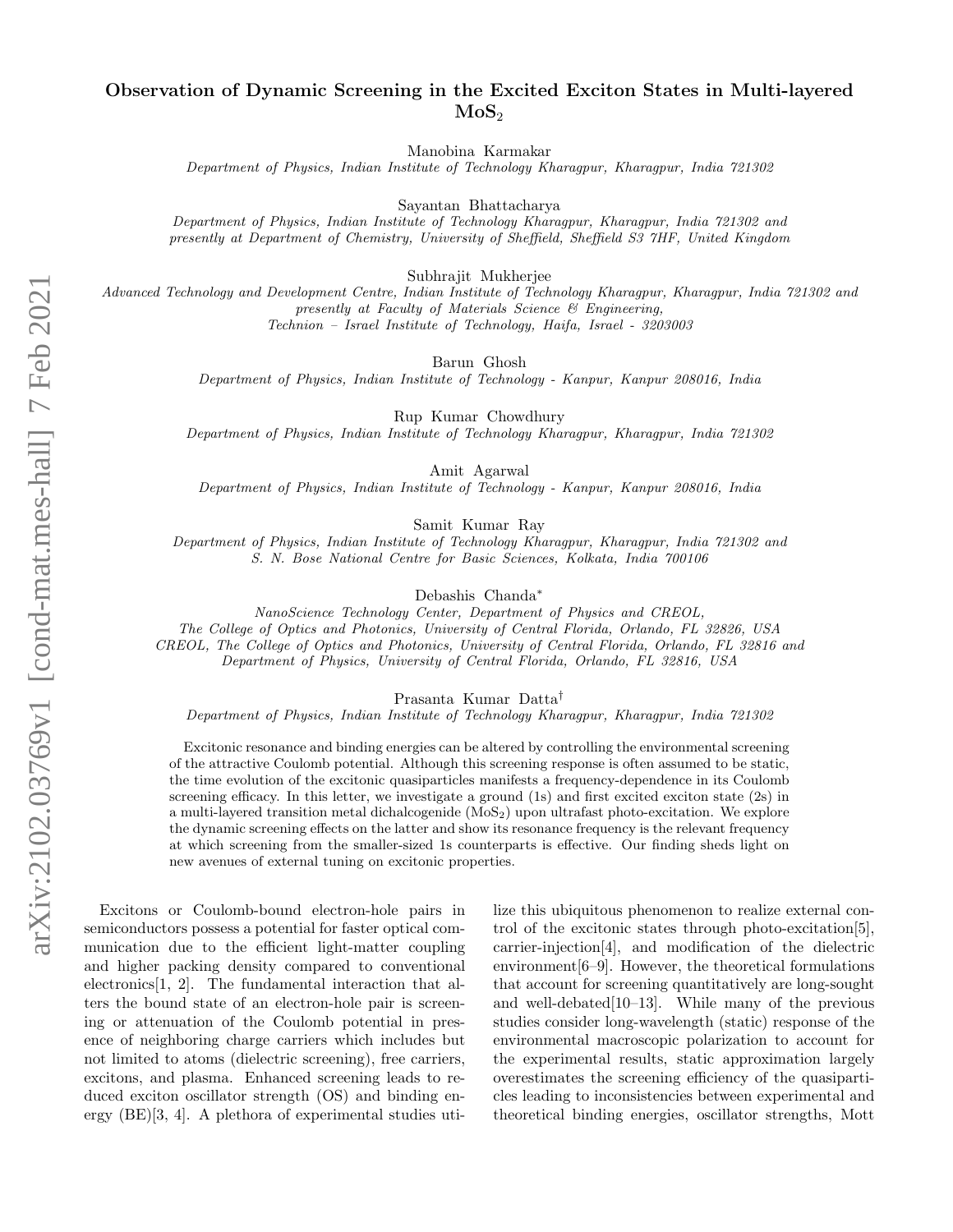density etc.[13, 14] The sole reason is that static polarization responses from the surrounding charge-carrying particles are too slow to screen the excitonic Coulomb field that evolve at much faster time-scales[13].

The excitons are continuously annihilated and recreated through exchange interactions[15] and scattered to free-carriers[16–18]; therefore, the Coulomb potential that binds the excitons is not static in time. Some recent theoretical studies indicate certain "characteristic frequencies" at which exciton screening is predominant [13, 19]. Nevertheless, one major bottleneck in the understanding of the dynamic nature of Coulomb screening is the severe lack of experimental evidence. Therefore, the characteristic frequency (or frequencies) is an open question to date. Apart from clarity in the underlying physics, an effective device engineering necessitates comprehension of the dynamic screening effects in excitons.

Motivated by this, we explore the free-carrier and exciton-induced screening effects in excitons using ultrafast transient absorption spectroscopy that allows us to probe the temporal evolution of the screening. We choose multi-layered Molybdenum di-sulfide  $(MoS<sub>2</sub>)$ , a widely studied transition metal dichalcogenide (TMDC) material that offers stable, room-temperature excitons, which are also prone to sizable Coulomb screening owing to the layered architecture[20]. We track the photo-induced evolution of the ground (1s) and first excited (2s) excitonic states. Despite expected photo-bleaching like 1s state, we observe an enhancement in the 2s exciton absorption oscillator strength followed by photo-excitation. We model the excitation-induced changes in the intrinsic dielectric permittivity (DEP) and reveal a reduction in the frequency-dependent (dynamic) dielectric permittivity of the 2s state, which triggers the enhanced absorption in the particular state. Precisely, the 2s excitons are sensitive to the intrinsic DEP dictated by 1s excitons at the 2s resonant frequency. This observation provides first-ever experimental evidence towards the perception of exciton-induced dynamic screening in semiconductors.

Linear absorption spectrum of sono-chemically exfoliated multi-layered  $MoS<sub>2</sub>$  [21] (Supplemental Material(SM) S1-S2) depicts the well-known A and B excitonic features centered around 675 nm (1.84 eV) and 614 nm (2.02 eV). Quasiparticle bandstructure calculations (SM,S3) of the multi-layered TMDC using GW method is presented in Fig. 1(a).

We study ultrafast transient absorption spectra of  $MoS<sub>2</sub>$  flakes obtained using a 415 nm (2.98 eV) pump excitation and a  $CaF<sub>2</sub>$  generated broadband supercontinuum probe pulse and a variable pump-probe delay up to 3 ns. A schematic illustration of the light-matter interaction is depicted in Fig.  $1(b)$ . Fig.  $1(c)$  reveals the background-corrected transient probe absorbance  $(SM,S5)$  or  $A_{\text{pump}}(\lambda)$ , at a few selected probe delays (0.2 -0.7 ps) and that without pump-excitation (-10 ps). With increasing probe delay, we observe red-shifted A and B

absorption along with an aberrant distortion in the spectral shape of each exciton at the higher energy side. To resolve any small spectral features, we plot the secondderivative of the absorption data in Fig. 1(d). The derivative spectrum at -10 ps delay looks symmetric, whereas, at higher delays, the spectrum deviates significantly at the lower wavelength side of each exciton. This observation indicates appearance or enhancement of additional features other than the A and B ground states followed by photo-excitation. The possibility of observing higherorder quasiparticles (trions or bi-excitons) are precluded, as they lie on the higher wavelength side of the excitonic features[22]. A possible artifact of photo-induced lattice heating is the appearance of phonon sidebands[23]. We perform temperature-dependent linear absorption to identify phonon sidebands at an elevated temperature (Fig. S2.2, SM). However, no asymmetry or kink appears at the higher-energy side of each exciton. The possibility of interlayer excitons is also ruled out(SM, S11)[24– 26]. Consequently, we assign these new features to the first excited states of excitons (2s excitonic states)(also see SM,S12). We fit the derivative spectrum of the absorption data in the absence of pump and identify the 2s states of A excitons centered around 648 nm (1.91 eV) having a spectral weight  $\sim 1/8$  that of 1s state, as predicted [27]. From the spectral positions, we estimate exciton BE of  $0.1 \pm 0.007$  eV of A,1s excitons [28, 29]. Recent reports on bulk and multi-layered TMDC[30, 31] estimate similar values.

Temporal behavior of the various parameters including exciton oscillator strength (OS), energy resonance, linewidth, 1s-2s energy separation are found by fitting the second-order derivative (with respect to wavelength  $\lambda$ ) of transient probe absorbance with the second-order derivative of the Gaussian-convoluted Elliott formula [27] in equation 1.

$$
\frac{d^2 A_{pump}(\lambda)}{d\lambda^2} = \frac{d^2}{d\lambda^2} \left[ \sum_{i=A,B} \sum_{j=1s,2s} \frac{A_{ij}}{\Gamma_{ij}} e^{-\frac{h^2 c^2}{\Gamma_{ij}^2} \left(\frac{1}{\lambda} - \frac{1}{\lambda_{ij}}\right)^2} \right].
$$
\n(1)

Here,  $A_{ij}$  is the normalized amplitude of the Gaussian (oscillator strength),  $\Gamma_{ij}$  is the linewidth and  $\lambda_{ij}$  is the exciton peak wavelength. Fig.S6 in SM explicitly shows the excellent fitting of Eq. 1 with the data by retaining only the 1s and 2s excitons for the A and only 1s excitons for B resonances. Extracted parameters for both ground and first excited states of A exciton for varying probedelays are presented in Fig. 1(e). The oscillator strength  $A_{1s}$  corresponding to 1s state shows reduction suggesting Pauli-blocking and screening due to pump-induced quasiparticles[32]. We observe two exponential decay components  $\tau_1$  (∼ps) and  $\tau_2$  (∼ns) dictate the dynamics and are assigned to non-radiative carrier scattering[33] and radiative exciton recombination[34–36], respectively (SM,S7). In contrast to the 1s state, we find an enhanced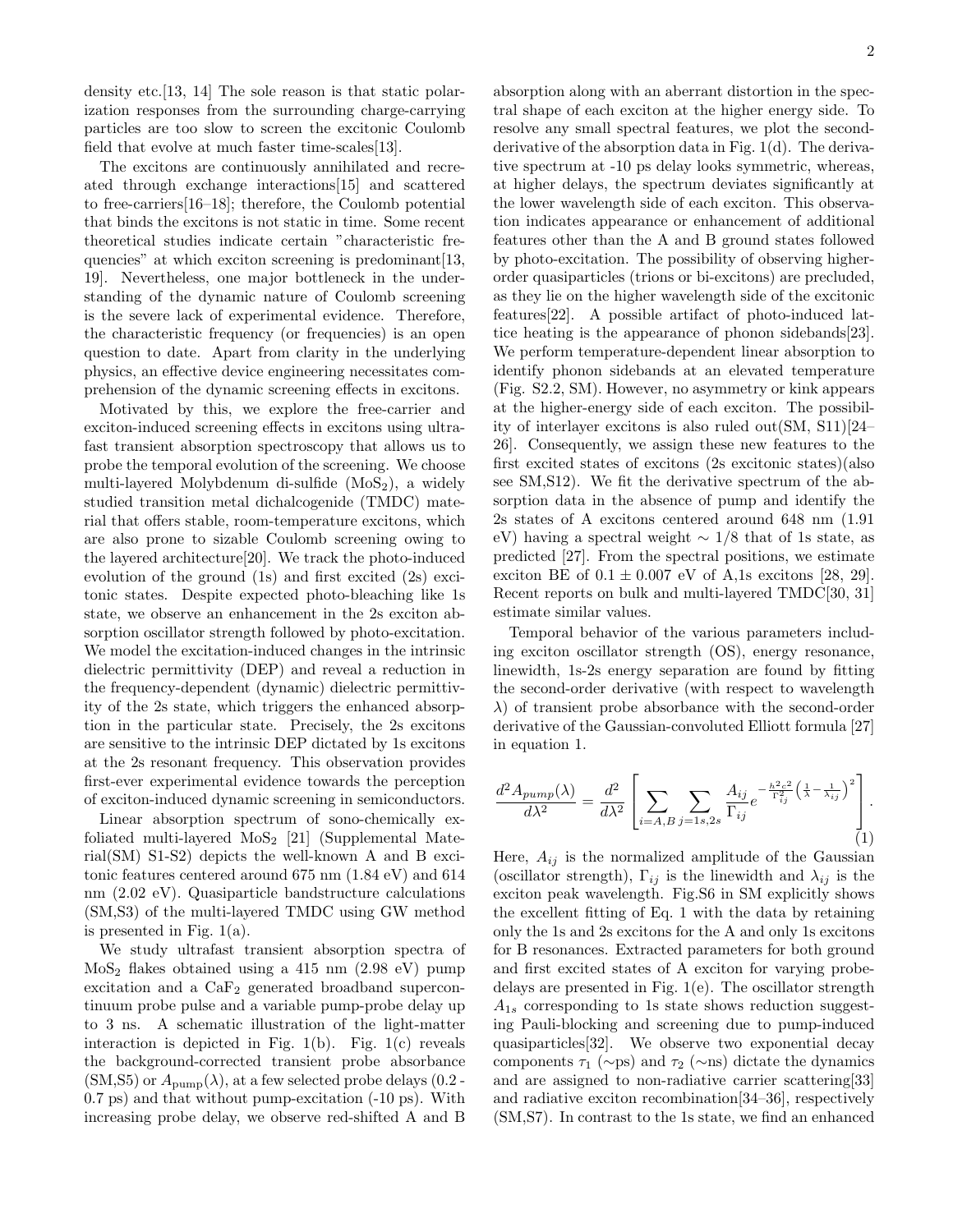

FIG. 1. (a)Quasiparticle bandstructure of 20-layered MoS2. (b) Schematic of the multi-layered, dispersed TMDC and ultrafast light-matter interaction. (c) Absorbance  $[A_{pump}(\lambda)]$  of multi-layered MoS<sub>2</sub> flakes at different probe delays for a pump-fluence of 11  $\mu$ J/cm<sup>2</sup>, showing the A and the B exciton resonance (d) The second-derivative of  $A_{\text{pump}}(\lambda)$  (with respect to  $\lambda$ ) at different probe delays. The inset shows a schematic of the 1s and 2s excitonic states of both A and B resonances. (e) Temporal-evolution of various excitonic parameters related to ground and first excited state of A exciton, namely exciton oscillator strength, resonance energy, 1s-2s resonance energy separation, and exciton linewidth under above-bandgap pump-excitation.

absorption OS for the 2s state, which eventually reverses to the steady-state value after a few ns. Such absorption enhancement indicates an effective increase in BE rather than Pauli-blocking of the particular state. We will discuss this in detail.

Pump-induced charge carriers renormalize the repulsive potential energy (self-energy) and reduce the singleparticle bandgap, leading to a lowering of the exciton resonance energies  $(\delta_r)[4, 32, 37]$ . Simultaneously, the screening of the attractive interaction between the exciton constituents, reduces its BE, making it blue-shifted towards the conduction band edge:  $E_j \to E_j - \delta_r + \delta_b|_j$ , where  $E_j = \frac{hc}{\lambda_j}$ ,  $j = 1s, 2s[37]$ . For a locallyscreened Coulomb potential,  $\delta_b|_{1s} > \delta_b|_{2s}[28](\text{SM},\text{S10}).$ Consequently, a higher red-shift in the 2s state is observed. Moreover, the excitonic linewidth is narrowed by 24 meV, followed by the pump-excitation. A plausible reason is the increase in the exciton coherence lifetime owing to Pauli-blocking of the momentum-dark states[38, 39](SM,S8).

Having an overall idea on the time-evolution of the excitonic properties, we turn to investigate the screening and 2s exciton OS enhancement. Locally-screened, threedimensional Hydrogen model[28] describes the tuning of Coulomb interaction of an electron-hole pair by employing an effective DEP experienced by the excitons for  $n^{th}$ 

state:

$$
\epsilon_r|_n^2 = \frac{\mu e^4}{(4\pi\epsilon_0)^2 2\hbar^2 n^2 E_b|_n}.\tag{2}
$$

Where,  $E_b|_n$  is exciton BE of  $n^{th}$  exciton state,  $\mu$  is exciton effective mass and  $\epsilon_r|_n$  is effective dielectric constant. This quantity  $\epsilon$  summarizes all Coulomb screening effects experienced by an electron-hole pair[29]. If we consider an oversimplified picture of an exciton, where an electron and hole pair is a static entity in real space and time, the static DEP of the environment will describe the screening interactions sufficiently. However, different many-body interactions take place that continuously abolish and create the Coulomb pairs. For instance, excitons get ionized to free carriers through phonon-interactions, annihilated and recreated through exchange interactions, scattered to momentum-dark states upon phonon-interactions, etc. Each of these processes have their specific time-scales. For example, exchange interaction happens at the frequency of the excitonic resonance; exciton ionization happens at the frequency related to the BE of the excitons. Accordingly, the medium surrounding an exciton screens the electron-hole interactions at those particular frequencies. Polarizability response of the environment at other frequencies are either too slow or too fast to affect the Coulomb interactions significantly.

In the case of an ideal two-dimensional semiconduc-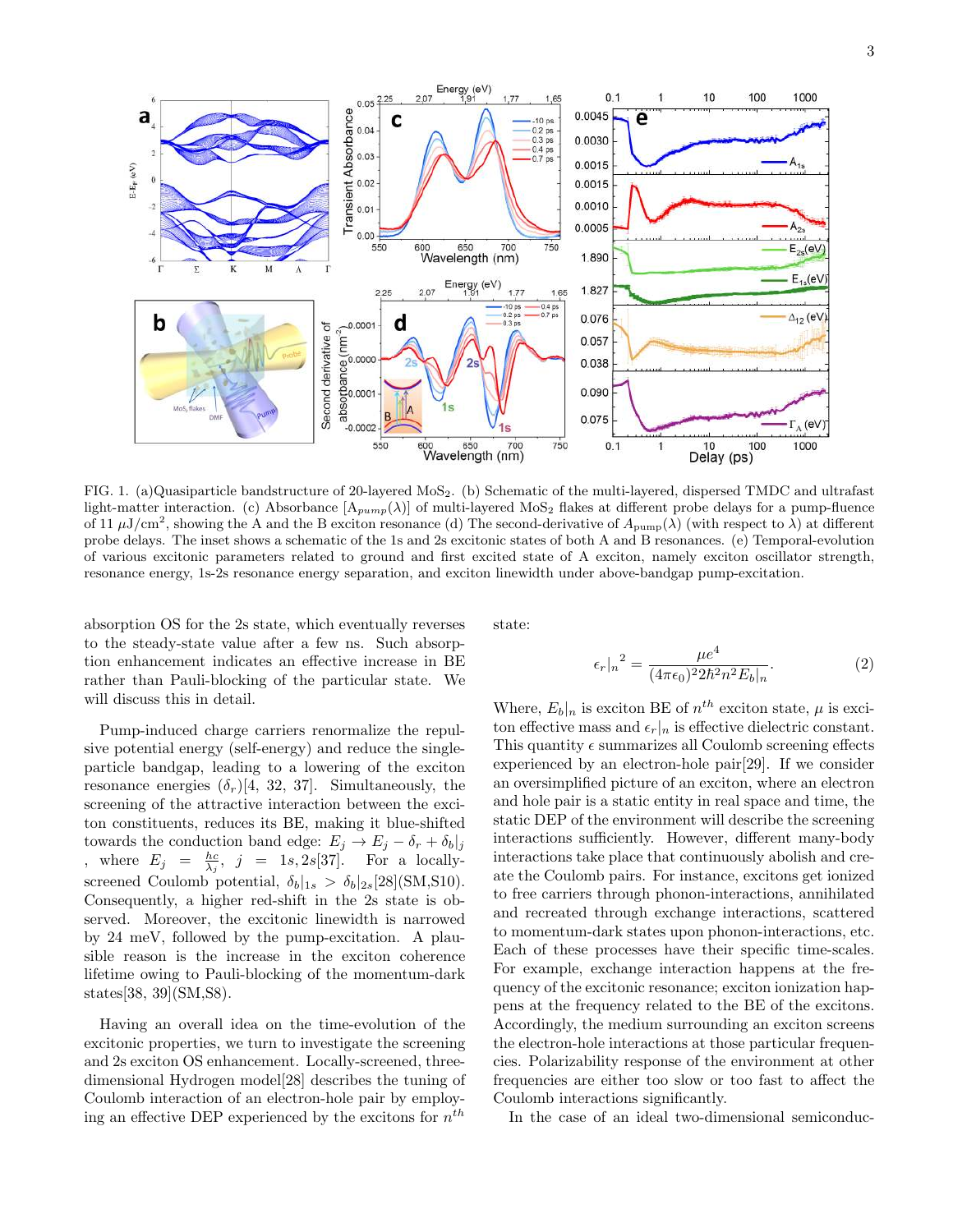

FIG. 2. (a) Temporal evolution of 1s-2s resonance energy separation  $(\Delta_{12})$  and the absorption oscillator strength of 2s excitons  $(A_{2s})$ . (b) (Left) A pedagogical, schematic illustration of the effectiveness of the screening  $(W(\omega))$  and DEP  $(\epsilon_r(\omega))$  of MoS<sub>2</sub> over a broad energy range. The dielectric function below  $10^{-3}$  eV is dominated by phonons (Ph), inter-excitonic transitions (Int. Ex.), and plasma, whereas excitons (Ex.) dominate the spectrum at few eV range. (Right) A schematic of the 1s (red-blue circle) and 2s excitons (purple-yellow circles). Field lines joining the latter penetrates the smaller 1s excitons which contribute to screening. (c)Exciton-induced permittivity of 20-layered MoS<sub>2</sub> estimated using Kramers-Kronig relations. (d) Temporal variation of the DEP of MoS<sub>2</sub> at the 2s resonance. (e) Temporal variation of 2s state OS for different pump-fluences. Experimentally obtained values (same as (a)) are presented as scatter plots, and the solid lines are the estimated values from equation 2 and 4. (f) Similar to (e), with minimized mean-squared error with respect to scaling of A and B, 1s absorption OS.

tor, the environmental screening of an exciton includes the substrate-response and a minimal response from the semiconducting layer itself. For a three-dimensional system like the one we study, the field-lines joining an electron and a hole are essentially within the same material. Hence, the screening of the Coulomb field is predominantly from the surrounding layers.

In our experiments, pump-induced excitons and carriers modify the charge environment of the 2s excitons such that its effective permittivity is reduced and OS is enhanced. Although we consider the dynamic screening in the TMDC, it is almost an improbable task to determine the effectiveness of the screening at each frequency of the electromagnetic spectrum. However, as we discussed earlier, some particular frequencies (resonance frequency, binding energy/ $\hbar$ ) are more effective than the other. In Fig. 2(b), we sketch the frequency-dependent effectiveness  $(W(\omega))$  and the environmental (intrinsic) DEP for pedagogical purpose; we estimate the effective permittivity of an excitonic state by

$$
\epsilon_r|_n = \frac{\int_0^\infty W(\omega)\epsilon_r(\omega)d\omega}{\int_0^\infty W(\omega)d\omega} \tag{3}
$$

It is evident that static dielectric permittivity increases due to the pump-induced elevated population of charge carriers. Also, the plasma frequencies owing to the carrier injection is estimated at ∼ 10<sup>−</sup><sup>2</sup> meV, much less than the 2s exciton BE. Therefore, the effective permittivity of 2s states reduces neither at static limits nor at the binding energy range. The remaining frequency of interest is the resonance of the 2s state.

We present the delay-dependent 1s-2s resonance energy separation  $(\Delta_{12})$  and  $A_{2s}$  in Fig. 2(a) for four different pump-fluences. Notably, the non-monotonic dynamics of  $A_{2s}$  and  $\Delta_{12}$  seem to be inversely correlated, with the maxima in  $A_{2s}$  temporally coinciding with the minima in  $\Delta_{12}$ . This observation reaffirms the existence of strong dynamic screening. Consequently, we trace the time-dependent intrinsic DEP of  $MoS<sub>2</sub>$  at the 2s resonance energy.

Following equation 2 and calculated exciton reduced mass of  $0.24m_0$ , we extract the effective steady-state DEP of 5.7. We separate the effective DEP of the 2s excitons into two components-(i)permittivity at exciton resonance due to 1s excitons (ii) a core DEP due to other interband transitions as a cumulative effect from all fre-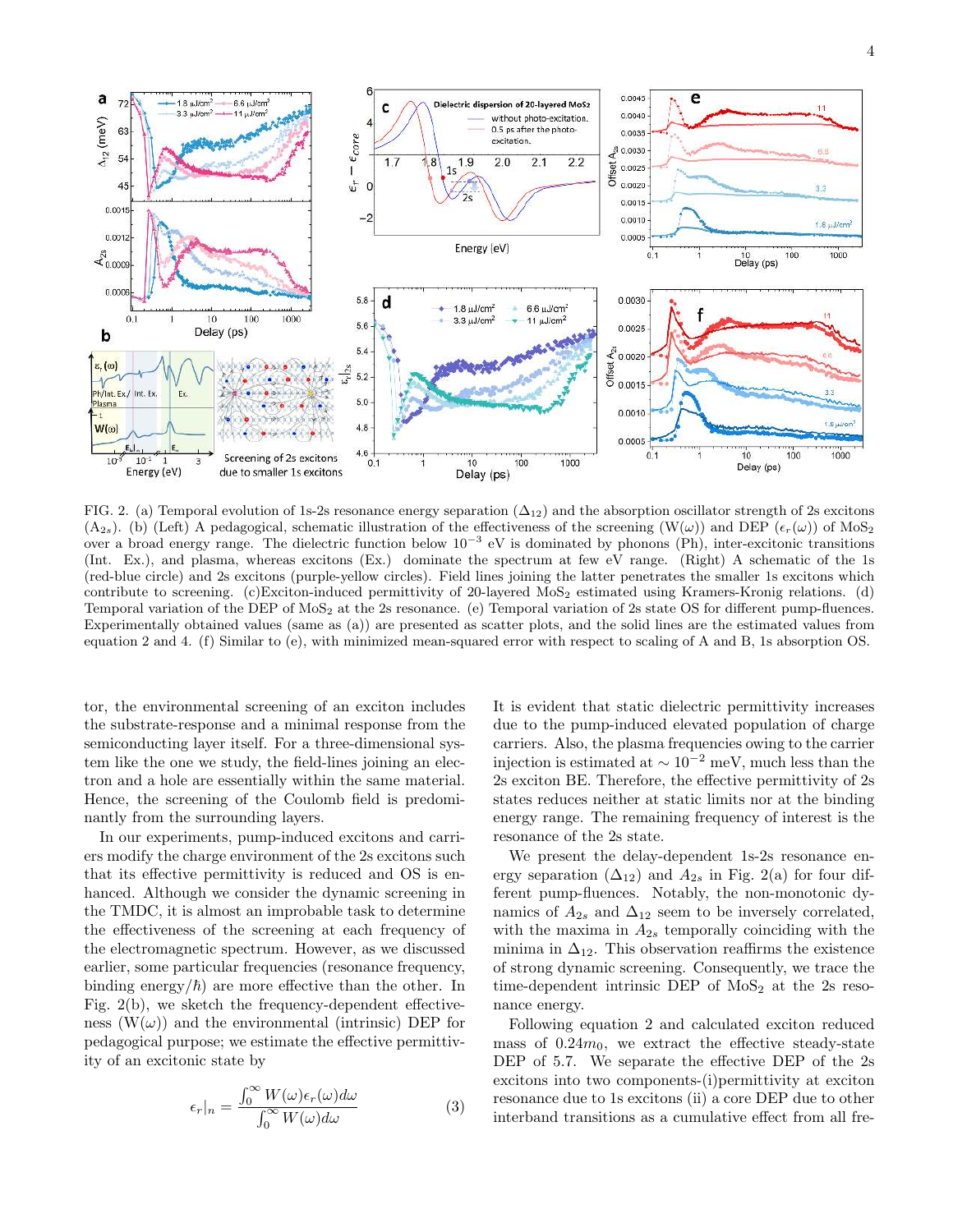

FIG. 3. Second-order derivative of the TA spectra at a few selected delays after photo-excitation with (a) 500 nm and (b) 800 nm pump of fluence of 6  $\mu$ J/cm<sup>2</sup> and 264  $\mu$ J/cm<sup>2</sup>, respectively.

quencies other than the resonance. While the first term evolves with photo-excitation, the other is assumed to be fixed. This assumption serves our purpose of investigating the variation of screening at the resonance.

We employ Kramers-Kronig (KK) relation[40] based on the linear absorbance data in the visible region (SM, S9) to find out (i), i.e., the real part of the dielectric dispersion  $(\epsilon_{r,KK}(\lambda)=\epsilon_r - \epsilon_{core})$  due to excitons. Note that material permittivity is given by  $\epsilon_{r,KK}(\lambda) + \epsilon_{core}$ , where  $\epsilon_{core}$  is a nearly frequency-invariant background permittivity originating from interband transitions. As we use TMDC flakes in dispersion, with probe beam size  $\sim 80 \mu m$  beam-diameter) being few-orders larger than the individual suspended flakes, the experimentally measured absorbance is less than the actual absorbance of a 20-layered  $MoS<sub>2</sub>$  flake. Therefore, we estimate a scaling parameter  $(5 \pm 2)$  of the absorbance by extrapolating an earlier work[9] (see SM,S9). Next, we plot the excitoninduced DEP with (for probe-delay of 0.5 ps) and without photo-excitation in Fig. 2(c) using the corresponding experimentally obtained  $\Delta_{12}$  values in KK equation. As compared to the un-pumped condition, a reduction in the DEP at the 2s exciton resonance is comprehensible. We note that the exciton OS  $(A_i)$  in a three dimensional semiconductor varies as  $A_j \propto r_j^{-3}$ , where  $r_j$  denotes the exciton radius[40]. The exciton radius, in turn, varies linearly with the effective DEP[41], leading to

$$
A_j \propto \epsilon_r^{-3}.\tag{4}
$$

Thereafter, we calculate the delay-dependent reduction in  $\epsilon_r|_{2s}$  and accordingly find  $A_{2s}$  at different probe delay (Fig.2 (d) and (e)). Remarkably, the temporal evolution of the  $A_{2s}$  is well-reproduced qualitatively. However, calculated values underestimate experimental  $A_{2s}$ , almost by a factor of  $\frac{1}{2}$ . This is improved by optimizing the scaling parameter by 40 %, which lies within the standard error of the mentioned data extrapolation. Re-calculated  $A_{2s}$  values displayed in Fig. 2(f) depicts a better quantitative estimation of the experimental data. This observation excellently demonstrates the screening of 2s excitons due to the smaller-sized 1s excitons. Photo-excitation triggers reduced effective permittivity due to reduced 1s-

2s energy separation, which facilitates reduced screening or "antiscreening"[42] leading to the enhanced exciton OS. This effect has an upper-limit pertaining to the 2s exciton resonance entering anomalous dispersion region of 1s exciton oscillator(SM,S10).

We repeat the pump-probe experiments with thin-films of multi-layered flakes on quartz substrates. We excite the sample linearly with 500 nm and 800 nm pump and observe the resulting second-derivative of the transient absorption in Fig.3. The 800 nm pumping condition constitutes an interesting case where A,1s excitons do not form. Therefore, in contrast to the 415 nm and 500 nm pumping, the kinks owing to the enhanced 2s excitonic features do not appear for 800 nm pump and thereby re-affirms the role of 1s excitons in 2s exciton screening.

In this letter, we provide a strong experimental evidence of dynamic Coulomb screening in excitons and reveal that environmental polarization response at its resonance effectively controls the screening and hence the absorption strength of the excitons. We observe that despite the presence of photo-induced carriers that induce increased static-screening, 2s exciton absorption is enhanced. We reproduce this aberrant experimental observation by considering the intrinsic dielectric permittivity at its resonance owing to the 1s excitons. Thus, it reveals that the exciton resonance frequency is the characteristic frequency at which other polarizations effectively screen the Coulomb interactions. This observation opens up new opportunities to tailor exciton resonances without losing the population, unlike existing approaches.

M.K. thanks Dr. Simone Peli for helpful discussions. The authors gratefully acknowledge SDGRI-UPM project of IIT Kharagpur for all the necessary equipment.The authors thank Mr. Abhinav Kala and Prof. Venu Gopal Achanta from Tata Institute of Fundamental Research, India for providing a low-temperature absorption measurement of few-layered  $MoS<sub>2</sub>$  sample.

- <sup>∗</sup> Debashis.Chanda@ucf.edu
- † pkdatta@phy.iitkgp.ac.in
- [1] A. A. High, E. E. Novitskaya, L. V. Butov, M. Hanson, and A. C. Gossard, Science 321, 229 (2008), https://science.sciencemag.org/content/321/5886/229.full.pdf.
- [2] G. Grosso, J. Graves, A. T. Hammack, A. A. High, L. V. Butov, M. Hanson, and A. C. Gossard, Nature Photonics 3, 577 EP (2009).
- [3] E. X. Ping and H. X. Jiang, Phys. Rev. B 47, 2101 (1993).
- [4] A. Chernikov, A. M. van der Zande, H. M. Hill, A. F. Rigosi, A. Velauthapillai, J. Hone, and T. F. Heinz, Phys. Rev. Lett. 115, 126802 (2015).
- [5] A. Chernikov, C. Ruppert, H. M. Hill, A. F. Rigosi, and T. F. Heinz, Nature Photonics 9, 466 (2015).
- [6] P. Steinleitner, P. Merkl, A. Graf, P. Nagler, K. Watanabe, T. Taniguchi, J. Zipfel, C. Schüller, T. Korn, A. Chernikov, S. Brem, M. Selig, G. Berghäuser,